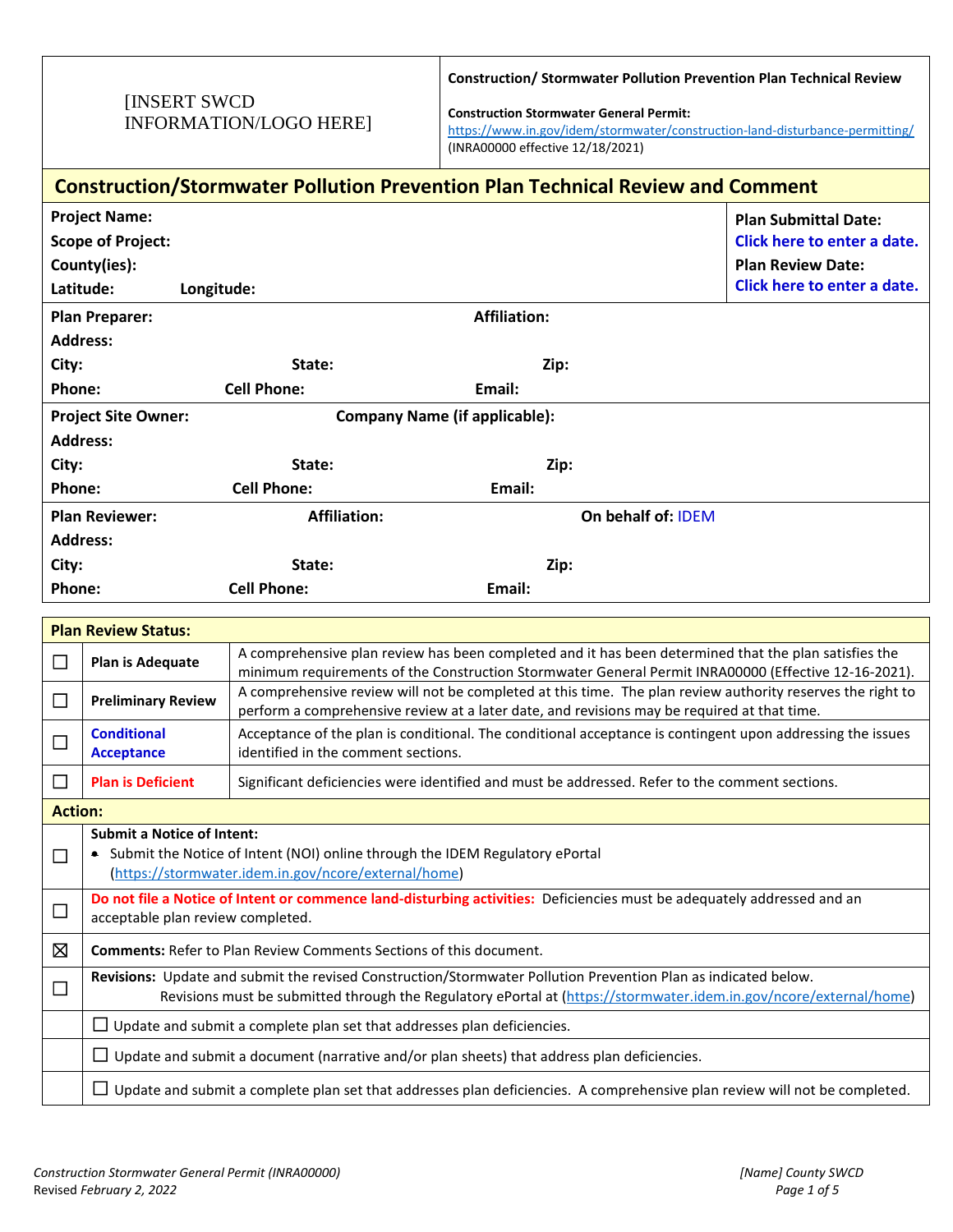## **Plan Review Information**

| • The technical review and comment is intended to evaluate the completeness of the Construction/Stormwater Pollution Prevention<br>Plan for the project. The Plan submitted was not reviewed for the adequacy of engineering design. All measures included in the plan,<br>as well as those recommended in the comments should be evaluated as to their feasibility by a qualified individual with structural<br>measures designed by a qualified engineer. The Plan has not been reviewed for other local, state, or federal permits that may be<br>required to proceed with this project.<br>. Additional information, including design calculations may be requested to further evaluate the plan.<br>• All proposed stormwater pollution prevention measures and those referenced in this review must meet the design criteria and<br>standards set forth in the "Indiana Stormwater Quality Manual" from the Indiana Department of Environmental Management or<br>similar Guidance Documents.<br>• Construction activities and unforeseen weather conditions may affect the performance of the erosion and sediment control system,<br>individual measures, or the effectiveness of the plan. The plan must be a flexible document, with provisions to modify or substitute<br>measures as necessary to ensure compliance. |                                                                                                                                                                                                                                                                                                                                                                                                    |        |                |                                                                                                                                                             |
|---------------------------------------------------------------------------------------------------------------------------------------------------------------------------------------------------------------------------------------------------------------------------------------------------------------------------------------------------------------------------------------------------------------------------------------------------------------------------------------------------------------------------------------------------------------------------------------------------------------------------------------------------------------------------------------------------------------------------------------------------------------------------------------------------------------------------------------------------------------------------------------------------------------------------------------------------------------------------------------------------------------------------------------------------------------------------------------------------------------------------------------------------------------------------------------------------------------------------------------------------------------------------------------------------------------------------------|----------------------------------------------------------------------------------------------------------------------------------------------------------------------------------------------------------------------------------------------------------------------------------------------------------------------------------------------------------------------------------------------------|--------|----------------|-------------------------------------------------------------------------------------------------------------------------------------------------------------|
|                                                                                                                                                                                                                                                                                                                                                                                                                                                                                                                                                                                                                                                                                                                                                                                                                                                                                                                                                                                                                                                                                                                                                                                                                                                                                                                                 |                                                                                                                                                                                                                                                                                                                                                                                                    |        |                | <b>Section A: Construction Plan Elements</b>                                                                                                                |
| Adequate                                                                                                                                                                                                                                                                                                                                                                                                                                                                                                                                                                                                                                                                                                                                                                                                                                                                                                                                                                                                                                                                                                                                                                                                                                                                                                                        | Deficient<br>The construction plan elements include general information associated with the project site that are critical for the<br>$\mathbf{z}$<br>evaluation of the stormwater pollution prevention plan component. This information includes, but is not limited to<br>an index, resource information, reference maps, grading information, project layout and design, and drainage plan<br>A |        |                |                                                                                                                                                             |
|                                                                                                                                                                                                                                                                                                                                                                                                                                                                                                                                                                                                                                                                                                                                                                                                                                                                                                                                                                                                                                                                                                                                                                                                                                                                                                                                 |                                                                                                                                                                                                                                                                                                                                                                                                    |        | 1              | Index of the location of required plan elements in the construction plan                                                                                    |
|                                                                                                                                                                                                                                                                                                                                                                                                                                                                                                                                                                                                                                                                                                                                                                                                                                                                                                                                                                                                                                                                                                                                                                                                                                                                                                                                 | $\Box$                                                                                                                                                                                                                                                                                                                                                                                             |        | $\overline{2}$ | A vicinity map depicting the project site location in relationship to recognizable local landmarks, towns, and major<br>roads                               |
|                                                                                                                                                                                                                                                                                                                                                                                                                                                                                                                                                                                                                                                                                                                                                                                                                                                                                                                                                                                                                                                                                                                                                                                                                                                                                                                                 |                                                                                                                                                                                                                                                                                                                                                                                                    |        | 3              | Narrative of the nature and purpose of the project                                                                                                          |
|                                                                                                                                                                                                                                                                                                                                                                                                                                                                                                                                                                                                                                                                                                                                                                                                                                                                                                                                                                                                                                                                                                                                                                                                                                                                                                                                 |                                                                                                                                                                                                                                                                                                                                                                                                    |        | 4              | Latitude and longitude to the nearest fifteen (15) seconds                                                                                                  |
|                                                                                                                                                                                                                                                                                                                                                                                                                                                                                                                                                                                                                                                                                                                                                                                                                                                                                                                                                                                                                                                                                                                                                                                                                                                                                                                                 |                                                                                                                                                                                                                                                                                                                                                                                                    |        | 5              | Legal description of the project site                                                                                                                       |
|                                                                                                                                                                                                                                                                                                                                                                                                                                                                                                                                                                                                                                                                                                                                                                                                                                                                                                                                                                                                                                                                                                                                                                                                                                                                                                                                 |                                                                                                                                                                                                                                                                                                                                                                                                    |        | 6              | 11 X 17-inch plat showing building lot numbers/boundaries and road layout/names                                                                             |
|                                                                                                                                                                                                                                                                                                                                                                                                                                                                                                                                                                                                                                                                                                                                                                                                                                                                                                                                                                                                                                                                                                                                                                                                                                                                                                                                 |                                                                                                                                                                                                                                                                                                                                                                                                    |        | 7              | Boundaries of the one hundred (100) year floodplains, floodway fringes, and floodways                                                                       |
|                                                                                                                                                                                                                                                                                                                                                                                                                                                                                                                                                                                                                                                                                                                                                                                                                                                                                                                                                                                                                                                                                                                                                                                                                                                                                                                                 |                                                                                                                                                                                                                                                                                                                                                                                                    |        | 8              | Land use of all adjacent properties                                                                                                                         |
|                                                                                                                                                                                                                                                                                                                                                                                                                                                                                                                                                                                                                                                                                                                                                                                                                                                                                                                                                                                                                                                                                                                                                                                                                                                                                                                                 |                                                                                                                                                                                                                                                                                                                                                                                                    |        | 9              | Identification of a U.S. EPA approved or established TMDL                                                                                                   |
|                                                                                                                                                                                                                                                                                                                                                                                                                                                                                                                                                                                                                                                                                                                                                                                                                                                                                                                                                                                                                                                                                                                                                                                                                                                                                                                                 |                                                                                                                                                                                                                                                                                                                                                                                                    |        | 10             | Name(s) of the receiving water(s)                                                                                                                           |
|                                                                                                                                                                                                                                                                                                                                                                                                                                                                                                                                                                                                                                                                                                                                                                                                                                                                                                                                                                                                                                                                                                                                                                                                                                                                                                                                 |                                                                                                                                                                                                                                                                                                                                                                                                    |        | 11             | Identification of discharges to a water on the current 303d list of impaired waters and the pollutant(s) for which it<br>is impaired                        |
|                                                                                                                                                                                                                                                                                                                                                                                                                                                                                                                                                                                                                                                                                                                                                                                                                                                                                                                                                                                                                                                                                                                                                                                                                                                                                                                                 |                                                                                                                                                                                                                                                                                                                                                                                                    |        | 12             | Soil map of the predominant soil types                                                                                                                      |
|                                                                                                                                                                                                                                                                                                                                                                                                                                                                                                                                                                                                                                                                                                                                                                                                                                                                                                                                                                                                                                                                                                                                                                                                                                                                                                                                 |                                                                                                                                                                                                                                                                                                                                                                                                    |        | 13             | Identification and location of all known wetlands, lakes and water courses on or adjacent to the project site<br>(construction plan, existing site layout,) |
|                                                                                                                                                                                                                                                                                                                                                                                                                                                                                                                                                                                                                                                                                                                                                                                                                                                                                                                                                                                                                                                                                                                                                                                                                                                                                                                                 |                                                                                                                                                                                                                                                                                                                                                                                                    | $\Box$ | 14             | Identification of any other state or federal water quality permits or authorizations that are required for<br>construction activities                       |
|                                                                                                                                                                                                                                                                                                                                                                                                                                                                                                                                                                                                                                                                                                                                                                                                                                                                                                                                                                                                                                                                                                                                                                                                                                                                                                                                 |                                                                                                                                                                                                                                                                                                                                                                                                    |        | 15             | Identification and delineation of existing cover, including natural buffers                                                                                 |
|                                                                                                                                                                                                                                                                                                                                                                                                                                                                                                                                                                                                                                                                                                                                                                                                                                                                                                                                                                                                                                                                                                                                                                                                                                                                                                                                 |                                                                                                                                                                                                                                                                                                                                                                                                    |        | 16             | Existing topography at a contour interval appropriate to indicate drainage patterns                                                                         |
|                                                                                                                                                                                                                                                                                                                                                                                                                                                                                                                                                                                                                                                                                                                                                                                                                                                                                                                                                                                                                                                                                                                                                                                                                                                                                                                                 |                                                                                                                                                                                                                                                                                                                                                                                                    |        | 17             | Location(s) of where run-off enters the project site                                                                                                        |
|                                                                                                                                                                                                                                                                                                                                                                                                                                                                                                                                                                                                                                                                                                                                                                                                                                                                                                                                                                                                                                                                                                                                                                                                                                                                                                                                 |                                                                                                                                                                                                                                                                                                                                                                                                    |        | 18             | Location(s) of where run-off discharges from the project site prior to land disturbance                                                                     |
|                                                                                                                                                                                                                                                                                                                                                                                                                                                                                                                                                                                                                                                                                                                                                                                                                                                                                                                                                                                                                                                                                                                                                                                                                                                                                                                                 |                                                                                                                                                                                                                                                                                                                                                                                                    |        | 19             | Location of all existing structures on the project site                                                                                                     |
|                                                                                                                                                                                                                                                                                                                                                                                                                                                                                                                                                                                                                                                                                                                                                                                                                                                                                                                                                                                                                                                                                                                                                                                                                                                                                                                                 |                                                                                                                                                                                                                                                                                                                                                                                                    |        | 20             | Existing permanent retention or detention facilities, including manmade wetlands, designed for the purpose of<br>stormwater management                      |
|                                                                                                                                                                                                                                                                                                                                                                                                                                                                                                                                                                                                                                                                                                                                                                                                                                                                                                                                                                                                                                                                                                                                                                                                                                                                                                                                 |                                                                                                                                                                                                                                                                                                                                                                                                    |        | 21             | Locations where stormwater may be directly discharged into ground water, such as abandoned wells, sinkholes,<br>or karst features                           |
|                                                                                                                                                                                                                                                                                                                                                                                                                                                                                                                                                                                                                                                                                                                                                                                                                                                                                                                                                                                                                                                                                                                                                                                                                                                                                                                                 |                                                                                                                                                                                                                                                                                                                                                                                                    |        | 22             | Size of the project area expressed in acres                                                                                                                 |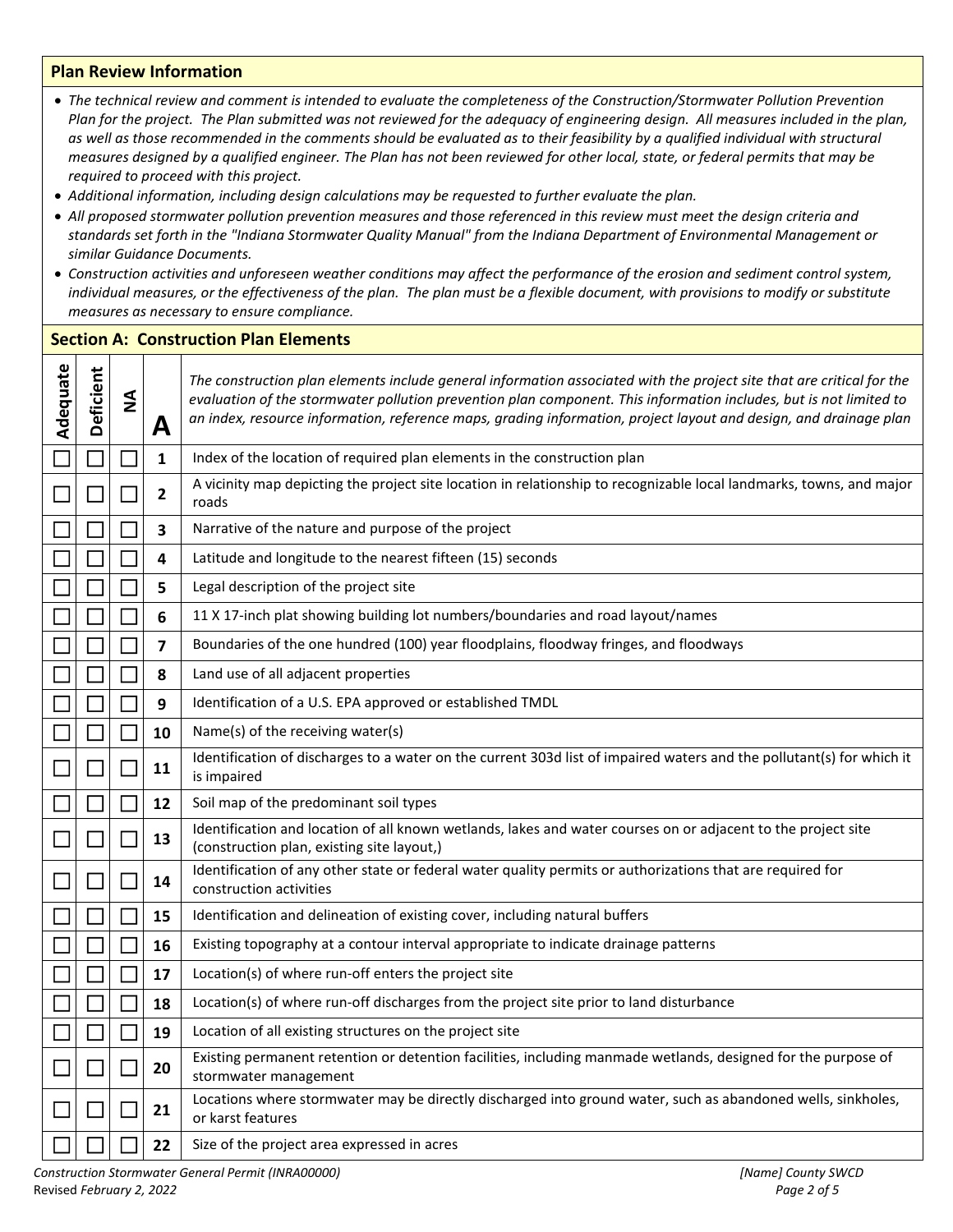| Adequate | Deficient | ş | A  | The construction plan elements include general information associated with the project site that are critical for the<br>evaluation of the stormwater pollution prevention plan component. This information includes, but is not limited to<br>an index, resource information, reference maps, grading information, project layout and design, and drainage plan |
|----------|-----------|---|----|------------------------------------------------------------------------------------------------------------------------------------------------------------------------------------------------------------------------------------------------------------------------------------------------------------------------------------------------------------------|
|          |           |   | 23 | Total expected land disturbance expressed in acres                                                                                                                                                                                                                                                                                                               |
|          |           |   | 24 | Proposed final topography                                                                                                                                                                                                                                                                                                                                        |
|          |           |   | 25 | Locations and approximate boundaries of all disturbed areas                                                                                                                                                                                                                                                                                                      |
|          |           |   | 26 | Location, size, and dimensions of all stormwater drainage systems, such as culverts, storm sewers, and<br>conveyance channels                                                                                                                                                                                                                                    |
|          |           |   | 27 | Locations of specific points where stormwater and non-stormwater discharges will leave the project site                                                                                                                                                                                                                                                          |
|          |           |   | 28 | Location of all proposed site improvements, including roads, utilities, lot delineation and identification, proposed<br>structures, and common areas                                                                                                                                                                                                             |
|          |           |   | 29 | Location of all on-site soil stockpiles and borrow areas                                                                                                                                                                                                                                                                                                         |
|          |           |   | 30 | Construction support activities that are expected to be part of the project                                                                                                                                                                                                                                                                                      |
|          |           |   | 31 | Location of any in-stream activities that are planned for the project including, but not limited to stream crossings<br>and pump arounds                                                                                                                                                                                                                         |

**Section A – Comments:** 

 Evaluate areas with potential waters of the state and, where required, verify if permits/authorizations are required prior to any impacts to waters of the state. These potential resources include areas with hydric soil, hydrophytic vegetation, pooling water, or evidence of flowing water such as swales, ditches, drains, or natural conveyances. Evaluation of hydric soil, hydrophytic vegetation, or pooling water should conform to the US Army Corps of Engineers Wetlands Delineation Manual," Technical Report Y-87-1, and the applicable regional supplement [https://www.usace.army.mil/Missions/Civil-Works/Regulatory-Program-and-](https://www.usace.army.mil/Missions/Civil-Works/Regulatory-Program-and-Permits/reg_supp/)[Permits/reg\\_supp/.](https://www.usace.army.mil/Missions/Civil-Works/Regulatory-Program-and-Permits/reg_supp/) Avoidance and minimization of impacts to waters of the state should be prioritized.

 $\bullet$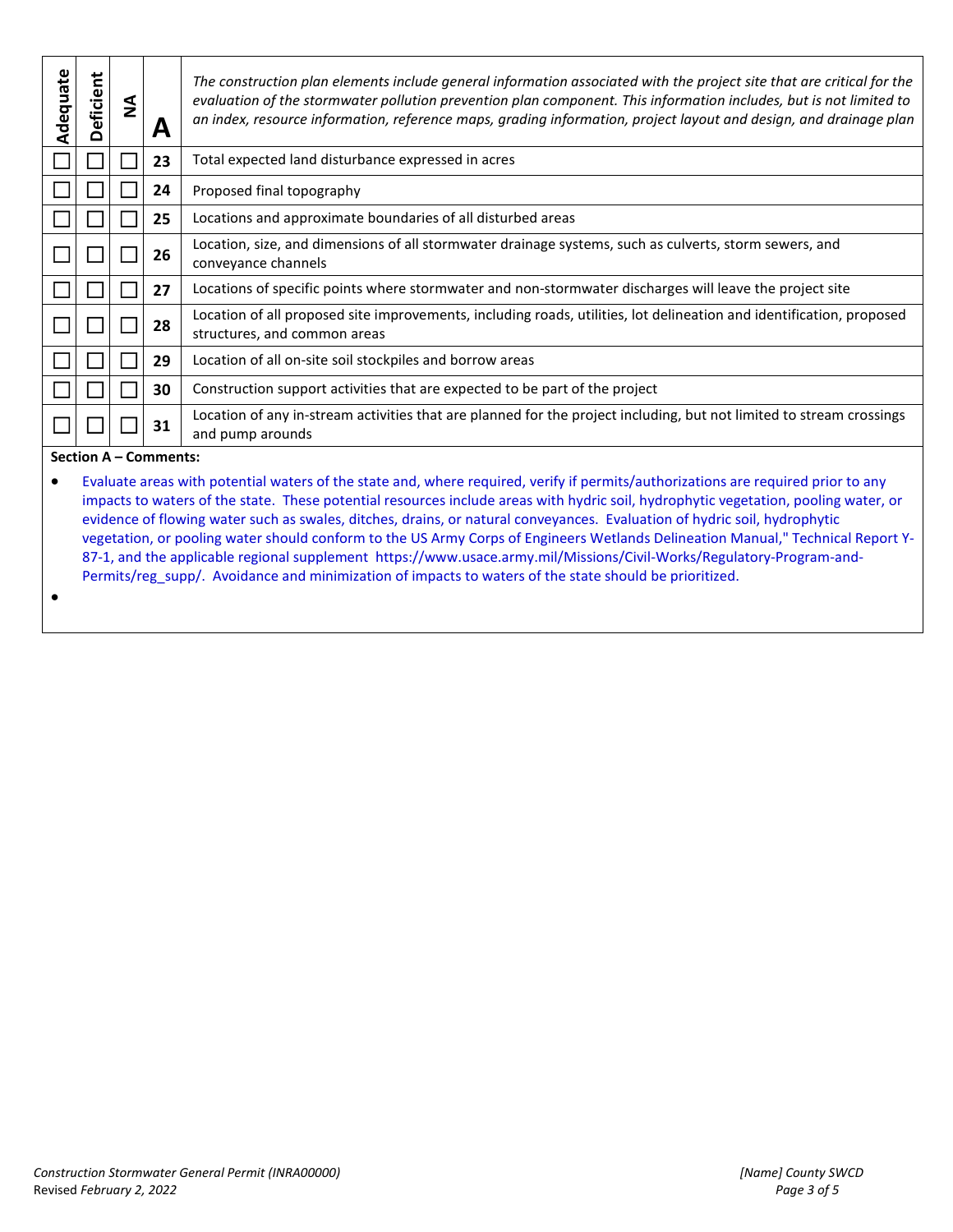| Section B: Stormwater Pollution Prevention Plan - Erosion and Sediment Control/Project Site Management                                      |                                                                                                                                                                                                                       |              |                         |                                                                                                                                                                                                                                                                                                                                                                                                                                                                                                                                                                                                                                                                                                                                                                                  |
|---------------------------------------------------------------------------------------------------------------------------------------------|-----------------------------------------------------------------------------------------------------------------------------------------------------------------------------------------------------------------------|--------------|-------------------------|----------------------------------------------------------------------------------------------------------------------------------------------------------------------------------------------------------------------------------------------------------------------------------------------------------------------------------------------------------------------------------------------------------------------------------------------------------------------------------------------------------------------------------------------------------------------------------------------------------------------------------------------------------------------------------------------------------------------------------------------------------------------------------|
| Adequate                                                                                                                                    | Deficient                                                                                                                                                                                                             | $\mathbf{z}$ | B                       | The construction component of the Stormwater Pollution Prevention Plan includes stormwater quality measures to<br>address erosion, sedimentation, and other pollutants associated with land disturbance and construction activities.<br>Proper implementation of the plan, maintenance of measures, and administering a self-monitoring program is<br>required to manage the project site to minimize the discharge of sediment and other pollutants. Construction<br>activities and unforeseen weather conditions may affect the performance of the erosion and sediment control<br>system, individual measures, or the effectiveness of the plan. The plan must be a flexible document, with<br>provisions to modify or substitute measures as necessary to ensure compliance. |
|                                                                                                                                             |                                                                                                                                                                                                                       |              | 1                       | Description of the potential pollutant generating sources and pollutants, including all potential non-stormwater<br>discharges                                                                                                                                                                                                                                                                                                                                                                                                                                                                                                                                                                                                                                                   |
| Where applicable, Items in 2 through 10 below will be evaluated for Location, dimensions, detailed specifications, and construction details |                                                                                                                                                                                                                       |              |                         |                                                                                                                                                                                                                                                                                                                                                                                                                                                                                                                                                                                                                                                                                                                                                                                  |
|                                                                                                                                             |                                                                                                                                                                                                                       |              | $\overline{2}$          | Stable construction entrance locations and specifications                                                                                                                                                                                                                                                                                                                                                                                                                                                                                                                                                                                                                                                                                                                        |
|                                                                                                                                             |                                                                                                                                                                                                                       |              | 3                       | Specifications for temporary and permanent stabilization                                                                                                                                                                                                                                                                                                                                                                                                                                                                                                                                                                                                                                                                                                                         |
|                                                                                                                                             |                                                                                                                                                                                                                       |              | 4                       | Sediment control measures for concentrated flow areas                                                                                                                                                                                                                                                                                                                                                                                                                                                                                                                                                                                                                                                                                                                            |
|                                                                                                                                             |                                                                                                                                                                                                                       |              | 5                       | Sediment control measures for sheet flow areas                                                                                                                                                                                                                                                                                                                                                                                                                                                                                                                                                                                                                                                                                                                                   |
|                                                                                                                                             |                                                                                                                                                                                                                       |              | 6                       | Run-off control measures                                                                                                                                                                                                                                                                                                                                                                                                                                                                                                                                                                                                                                                                                                                                                         |
|                                                                                                                                             |                                                                                                                                                                                                                       |              | $\overline{\mathbf{z}}$ | Stormwater outlet protection locations and specifications                                                                                                                                                                                                                                                                                                                                                                                                                                                                                                                                                                                                                                                                                                                        |
|                                                                                                                                             |                                                                                                                                                                                                                       |              | 8                       | Grade stabilization structure locations and specifications                                                                                                                                                                                                                                                                                                                                                                                                                                                                                                                                                                                                                                                                                                                       |
|                                                                                                                                             |                                                                                                                                                                                                                       |              | 9                       | Dewatering applications and management methods                                                                                                                                                                                                                                                                                                                                                                                                                                                                                                                                                                                                                                                                                                                                   |
|                                                                                                                                             |                                                                                                                                                                                                                       |              | 10                      | Measures utilized for work within waterbodies                                                                                                                                                                                                                                                                                                                                                                                                                                                                                                                                                                                                                                                                                                                                    |
|                                                                                                                                             |                                                                                                                                                                                                                       |              | 11                      | Maintenance guidelines for each proposed temporary stormwater quality measure                                                                                                                                                                                                                                                                                                                                                                                                                                                                                                                                                                                                                                                                                                    |
|                                                                                                                                             | $\mathbb{R}$                                                                                                                                                                                                          |              | 12                      | Planned construction sequence describing the relationship between implementation of stormwater quality<br>measures in relation to land disturbance                                                                                                                                                                                                                                                                                                                                                                                                                                                                                                                                                                                                                               |
|                                                                                                                                             |                                                                                                                                                                                                                       |              | 13                      | Provisions for erosion and sediment control on individual building lots regulated under the proposed project                                                                                                                                                                                                                                                                                                                                                                                                                                                                                                                                                                                                                                                                     |
|                                                                                                                                             |                                                                                                                                                                                                                       |              | 14                      | Material handling and spill prevention and spill response plan meeting the requirements in 327 IAC 2-6.1                                                                                                                                                                                                                                                                                                                                                                                                                                                                                                                                                                                                                                                                         |
|                                                                                                                                             |                                                                                                                                                                                                                       |              | 15                      | Material handling and storage procedures associated with construction activity                                                                                                                                                                                                                                                                                                                                                                                                                                                                                                                                                                                                                                                                                                   |
|                                                                                                                                             |                                                                                                                                                                                                                       |              | Section B - Comments:   |                                                                                                                                                                                                                                                                                                                                                                                                                                                                                                                                                                                                                                                                                                                                                                                  |
|                                                                                                                                             | Stormwater quality measures for the reduction of sediment have not been evaluated for adequacy of design. The proposed<br>measures included in this SWP3 are being accepted based on the design engineer's submittal. |              |                         |                                                                                                                                                                                                                                                                                                                                                                                                                                                                                                                                                                                                                                                                                                                                                                                  |

 $\bullet$